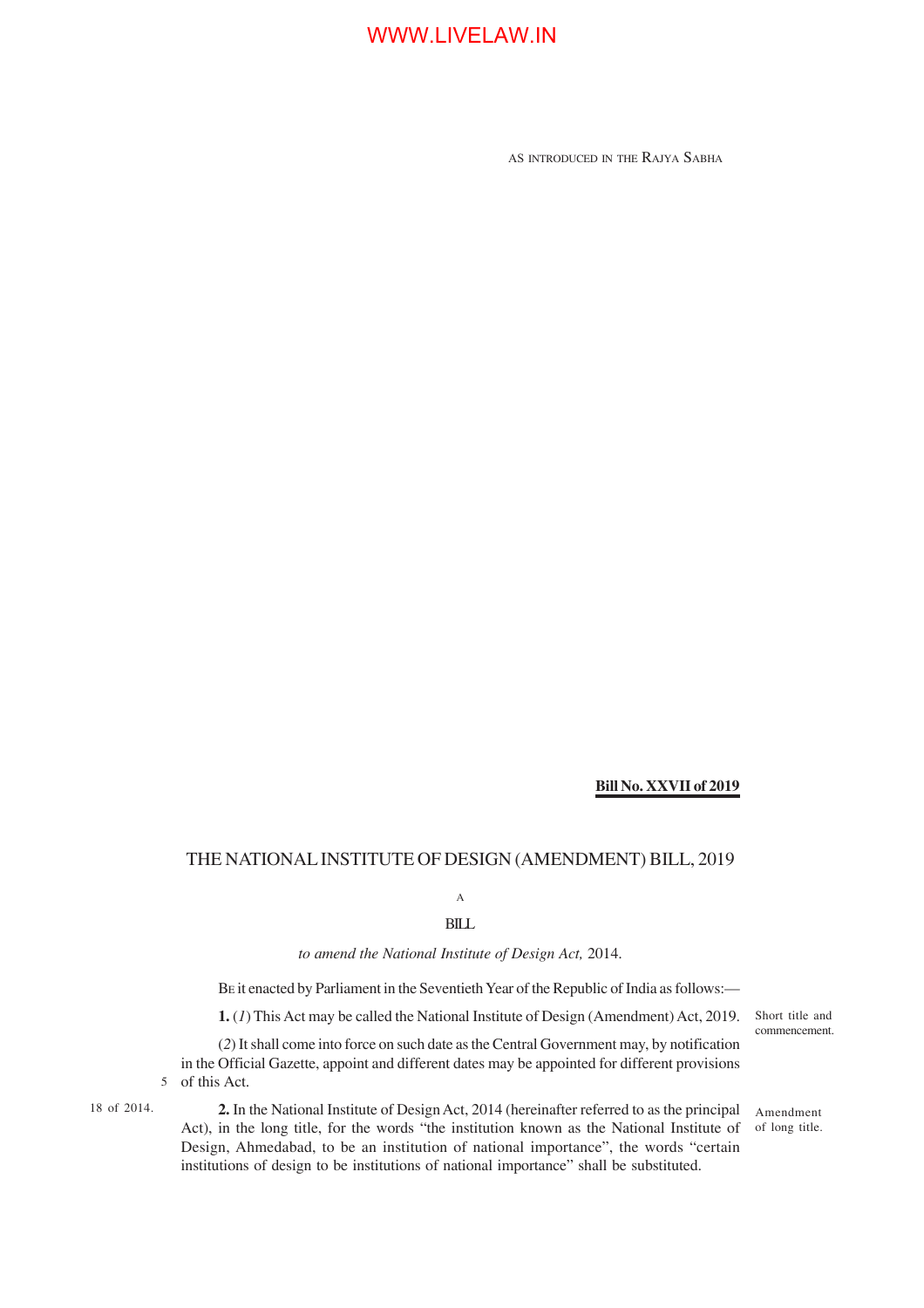**3.** In section 1 of the principal Act, in sub-section (*1*), for the word "Institute", the word "Institutes" shall be substituted. **4.** For section 2 of the principal Act, the following section shall be substituted, namely:— "2. Whereas the objects of the institutions mentioned in the Schedule, are such as to make them institutions of national importance, it is hereby declared that each such Institute is an institution of national importance.". **5.** In section 3 of the principal Act,—  $(i)$  for clause  $(d)$ , the following clause shall be substituted, namely:— '(*d*) "Director", in relation to any Institute, means the Director of such 10 Institute as appointed under section 18;';  $(iii)$  for clause  $(e)$ , the following clause shall be substituted, namely:— '(*e*) "Fund", in relation to any Institute, means the Fund of such Institute as maintained under section 23;'; (*iii*) for clause (*f*), the following clause shall be substituted, namely:— '(*f*) "Governing Council", in relation to any Institute, means the Governing Council of such Institute as constituted under section 11;';  $(iv)$  for clause  $(g)$ , the following clause shall be substituted, namely:— '(*g*) "Institute" means any of the institutions mentioned in column (4) of the Schedule;'; (*v*) for clause (*h*), the following clause shall be substituted, namely:— '(*h*) "Institute campus" means the campus of an Institute as may be established by such Institute at any place within India or outside India;';  $(vi)$  for clause  $(k)$ , the following clause shall be substituted, namely:— '(*k*) "Registrar", in relation to any Institute, means the Registrar of such 25 Institute as appointed under section 20;'; (*vii*) after clause (*k*), the following clause shall be inserted, namely:— '(*ka*) "Schedule" means the Schedule annexed to this Act;'; (*viii*) for clause (*l*), the following clause shall be substituted, namely:— '(*l*) "Senate", in relation to any Institute, means the Senate of such 30 Institute;';  $(ix)$  for clause  $(m)$ , the following clause shall be substituted, namely:— '(*m*) "Society" means any of the societies registered under the Societies Registration Act, 1860, and mentioned in column (3) of the Schedule;';  $(x)$  for clause  $(n)$ , the following clause shall be substituted, namely:— '(*n*) "Statutes" and "Ordinances", in relation to any Institute, mean the Statutes and the Ordinances of such Institute made under this Act.'. **6.** For section 4 of the principal Act, the following section shall be substituted, namely:— " $4. (1)$  Each Institute shall be a body corporate by the same name as mentioned  $40$ Amendment of section 1. Substitution of section 2. Declaration of certain institutions as institutions of national importance. Amendment of section 3. Substitution of section 4. Incorporation 5 15 20 35

21 of 1860.

in column (4) of the Schedule.

of Insitute.

2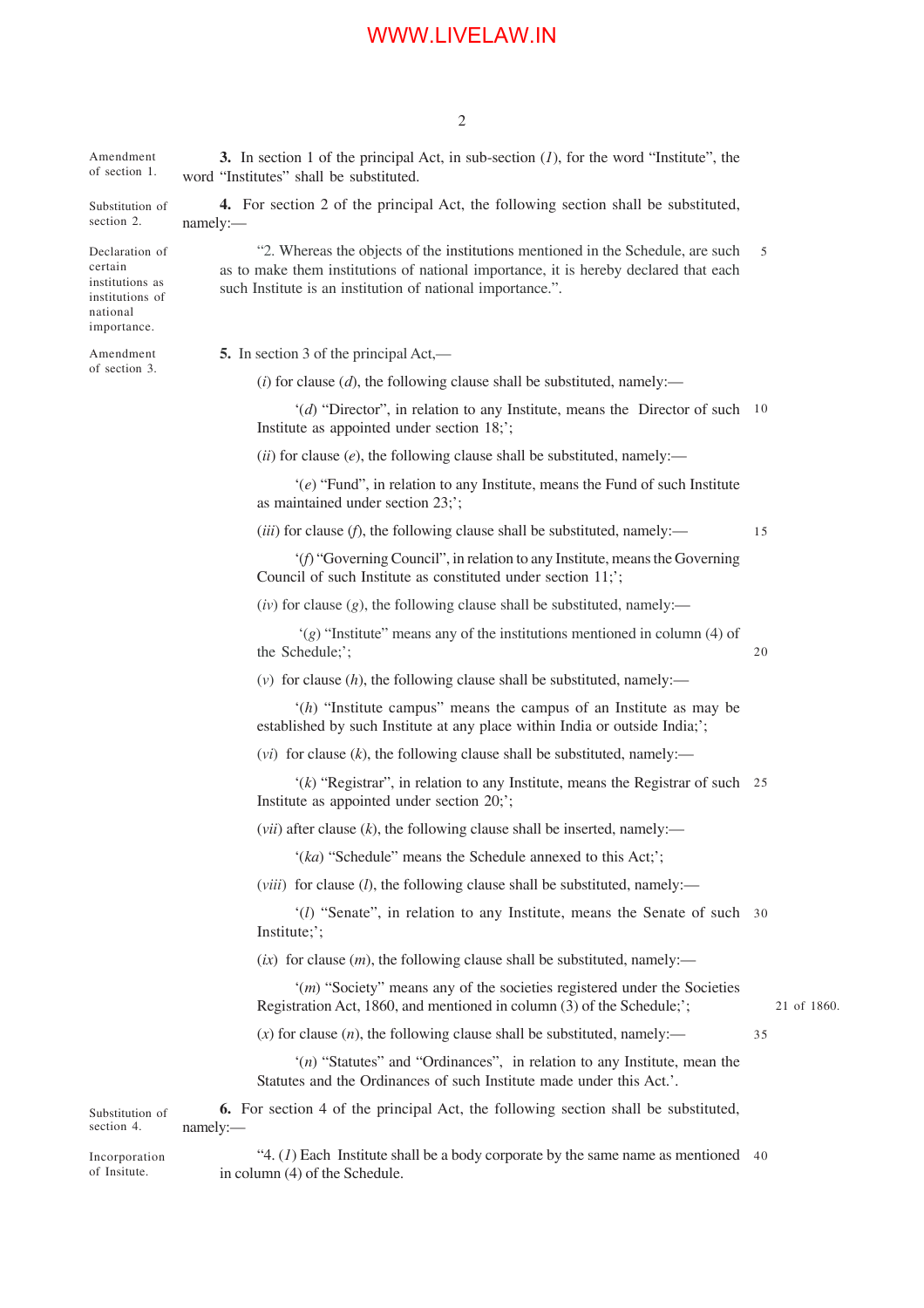3

(*2*) Each Institute shall have perpetual succession and a common seal, with power, subject to the provisions of this Act, to acquire, hold and dispose of property, both movable and immovable, and to contract and shall, by the said name, sue or be sued.

(*3*) The body corporate constituting each Institute shall consist of a Chairperson, Director and other members of the Governing Council for the time being, of the Institute.

(*4*) Any Institute may establish an Institute campus at such place within India or outside India, as it may deem fit:

 Provided that each campus of the National Institute of Design, Ahmedabad, established before the commencement of this Act, at Bengaluru in the State of Karnataka and at Gandhinagar in the State of Gujarat, shall be deemed to be the Institute campus thereof.

*Explanation*.—The reference in this sub-section to the commencement of this Act shall, in relation to the National Institute of Design, Ahmedabad, be deemed to be the 16th day of September, 2014.".

**7.** In section 5 of the principal Act,—

Amendment of section 5.

(*i*) for clause (*a*), the following clause shall be substituted, namely:—

"(*a*) any reference to the Society mentioned in column (3) of the Schedule in any law or in any contract or other instrument shall be deemed as a reference to the corresponding Institute mentioned in column (4) thereof;";

(*ii*) in clause (*e*), the words "located at Bengaluru in the State of Karnataka and at Gandhinagar in the State of Gujarat," shall be omitted;

(*iii*) the following *Explanations* shall be inserted, namely:—

 $25$ 

30

*"Explanation* I.—The reference in this section to the commencement of this Act shall, in relation to the National Institute of Design, Ahmedabad, be deemed to be the 16th day of September, 2014.

*Explanation* II.—The reference in this section to the commencement of this Act shall, in relation to the National Institutes of Design in the States of Madhya Pradesh, Assam, Haryana and Andhra Pradesh, be construed as the reference to the date on which the provisions of the National Institute of Design (Amendment) Act, 2019 comes into force.".

**8.** In section 6 of the principal Act, in sub-section (*1*), for the words "the Institute shall", the words "each Institute shall" shall be substituted. Amendment of section 6.

**9.** In section 7 of the principal Act, in sub-section (*1*), for the words "The Institute", the words "Every Institute" shall be substituted. Amendment of section 7. 35

**10.** In section 8 of the principal Act, for the words "teaching at the Institute", the words "teaching at each of the Institutes" shall be substituted. Amendment of section 8.

**11.** In section 9 of the principal Act, in sub-section (*1*), for the words "the Institute", the words "each of the Institutes" shall be substituted. Amendment of section 9.

40

**12**. In section 10 of the principal Act, for the words "The following shall be the authorities of the Institute", the words "Each Institute shall have the following authorities" shall be substituted. Amendment of section 10.

**13.** In section 11 of the principal Act, for the words "The Governing Council shall consist of", the words "The Governing Council of every Institute shall consist of" shall be substituted. Amendment of section 11. 45

20

5

10

15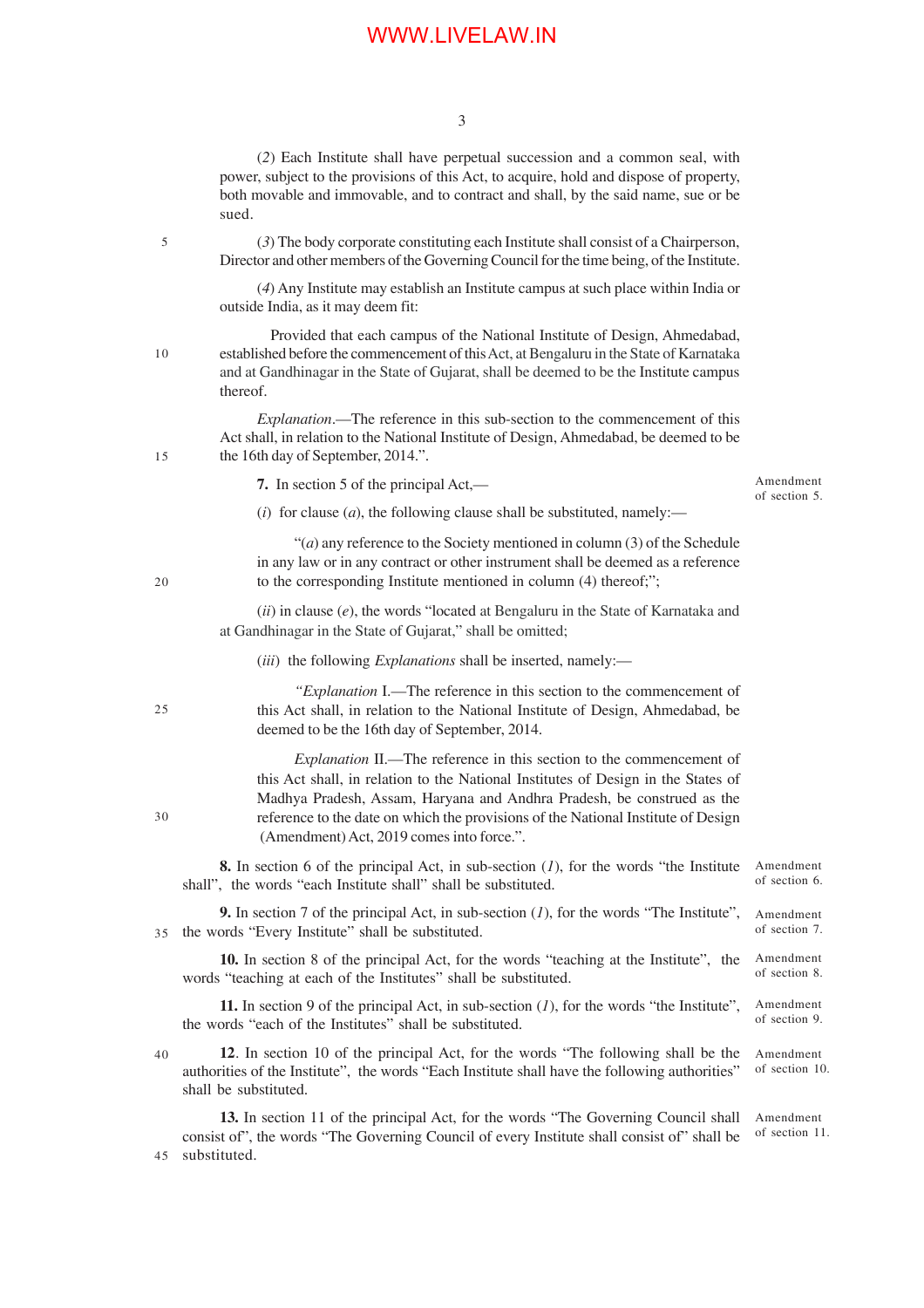|                             | 4                                                                                                                                                                           |    |  |  |
|-----------------------------|-----------------------------------------------------------------------------------------------------------------------------------------------------------------------------|----|--|--|
| Amendment<br>of section 15. | 14. In section 15 of the principal Act, for the words "The Senate of the Institute", the<br>words "The Senate of each Institute" shall be substituted.                      |    |  |  |
| Amendment<br>of section 16. | 15. In section 16 of the principal Act, for the words "the Senate of the Institute", the<br>words "the Senate of an Institute" shall be substituted.                        |    |  |  |
| Amendment<br>of section 18. | <b>16.</b> In section 18 of the principal Act, in sub-section $(l)$ , for the words "the Institute",<br>the words "each of the Institutes" shall be substituted.            | 5  |  |  |
| Amendment<br>of section 20. | 17. In section 20 of the principal Act, in sub-section $(l)$ , for the words "Registrar of<br>the Institute", the words "Registrar of each Institute" shall be substituted. |    |  |  |
| Amendment<br>of section 22. | 18. In section 22 of the principal Act, for the words "enabling the Institute", the words<br>"enabling an Institute" shall be substituted.                                  |    |  |  |
| Amendment<br>of section 23. | 19. In section 23 of the principal Act, in sub-section $(I)$ , for the words "The Institute",<br>the words "Every Institute" shall be substituted.                          |    |  |  |
| Amendment<br>of section 24. | 20. In section 24 of the principal Act, for the words "the Institute", the words "any<br>Institute" shall be substituted.                                                   |    |  |  |
| Amendment<br>of section 25. | 21. In section 25 of the principal Act, in sub-section $(I)$ , for the words "The Institute",<br>the words "Every Institute" shall be substituted.                          | 15 |  |  |
| Amendment<br>of section 26. | 22. In section 26 of the principal Act, in sub-section $(I)$ , for the words "The Institute",<br>the words "Every Institute" shall be substituted.                          |    |  |  |
| Amendment<br>of section 27. | 23. In section 27 of the principal Act,—                                                                                                                                    |    |  |  |
|                             | $(i)$ in the opening portion, for the words "the Institute", the words "an Institute"<br>shall be substituted;                                                              | 20 |  |  |
|                             | $(ii)$ in clause $(a)$ , for the words "Senior Designer", at both the places where they<br>occur, the words "Principal Designer" shall be substituted.                      |    |  |  |
| Amendment<br>of section 29. | <b>24.</b> In section 29 of the principal Act, in sub-section $(I)$ , for the words "the Institute",<br>the words "each Institute" shall be substituted.                    | 25 |  |  |
| Amendment<br>of section 30. | 25. In section 30 of the principal Act, for the words "Ordinances of the Institute", the<br>words "Ordinances of each Institute" shall be substituted.                      |    |  |  |
| Amendment<br>of section 32. | <b>26.</b> In section 32 of the principal Act, in sub-section $(I)$ , for the words "between the<br>Institute", the words "between an Institute" shall be substituted.      |    |  |  |
| Amendment<br>of section 33. | 27. In section 33 of the principal Act, for the words "the Institute", the words "any<br>Institute" shall be substituted.                                                   | 30 |  |  |
| Amendment<br>of section 34. | <b>28.</b> In section 34 of the principal Act, for the words "the Institute receives", the words<br>"an Institute receives" shall be substituted.                           |    |  |  |
| Amendment<br>of section 35. | 29. In section 35 of the principal Act, for the words "The Institute", the words "Every<br>Institute" shall be substituted.                                                 | 35 |  |  |
| Amendment<br>of section 36. | <b>30.</b> In section 36 of the principal Act, for the words "to the Institute", the words<br>"to any Institute" shall be substituted.                                      |    |  |  |
| Amendment<br>of section 37. | 31. In section 37 of the principal Act, for the words "the Institute", the words "every<br>Institute" shall be substituted.                                                 |    |  |  |
| Amendment<br>of section 39. | 32. In section 39 of the principal Act,—                                                                                                                                    | 40 |  |  |
|                             | $(i)$ in clause $(a)$ , for the words "Governing Council of the Institute", the words<br>"Governing Council of an Institute" shall be substituted;                          |    |  |  |
|                             | (ii) in clause $(c)$ the words "located at Rengaluru or Gandhinagar, as the case                                                                                            |    |  |  |

(*ii*) in clause (*c* ), the words "located at Bengaluru or Gandhinagar, as the case may be" shall be omitted;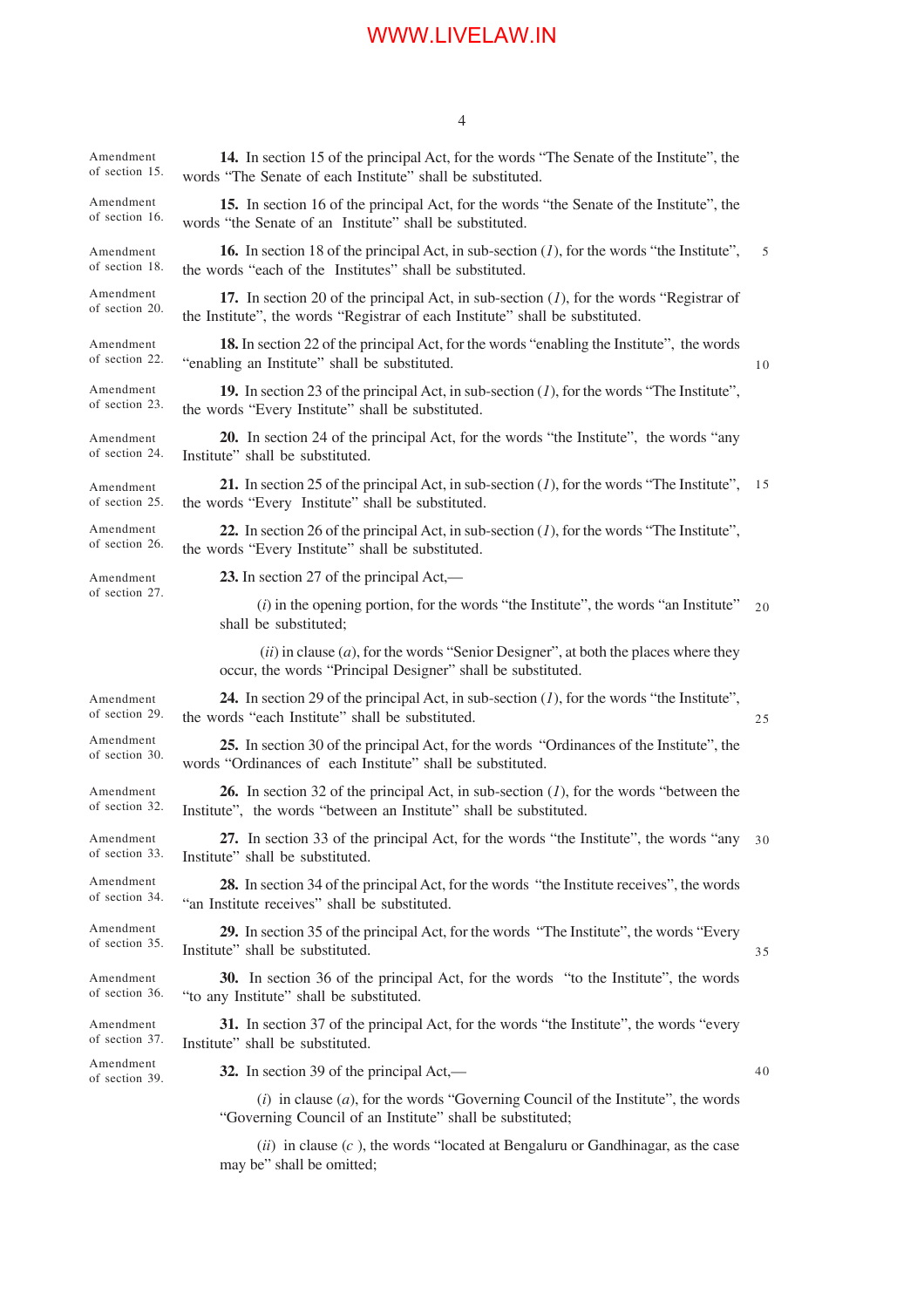5

(*iii*) the following *Explanations* shall be inserted, namely:—

5

15

"*Explanation* I.—The reference in this section to the commencement of this Act shall, in relation to the National Institute of Design, Ahmedabad, be deemed to be the 16th day of September, 2014.

*Explanation* II.—The reference in this section to the commencement of this Act shall, in relation to the National Institutes of Design in the States of Madhya Pradesh, Assam, Haryana and Andhra Pradesh, be construed as the reference to the date on which the provisions of the National Institute of Design (Amendment) Act, 2019 comes into force.".

**33.** In section 40 of the principal Act, after sub-section (*3*), the following *Explanations* shall be inserted, namely:— 10

Amendment of section 40.

"*Explanation* I.—The reference in this section to the commencement of this Act shall, in relation to the National Institute of Design, Ahmedabad, be deemed to be the 16th day of September, 2014.

*Explanation* II.—The reference in this section to the commencement of this Act shall, in relation to the National Institutes of Design in the States of Madhya Pradesh, Assam, Haryana and Andhra Pradesh, be construed as the reference to the date on which the provisions of the National Institute of Design (Amendment) Act, 2019 comes into force.".

 **34.** After section 41 of the principal Act, the following Schedule shall be inserted, namely:— 20

Insertion of a new Schedule.

|                | Sl. Name of<br>No. the State | Name of the Society                                                                                                         | Name of the institutions<br>incorporated under<br>this Act |
|----------------|------------------------------|-----------------------------------------------------------------------------------------------------------------------------|------------------------------------------------------------|
| (1)            | (2)                          | (3)                                                                                                                         | (4)                                                        |
| 1.             | Gujarat                      | The National Institute of Design,<br>Ahmedabad, a Society registered<br>under the Societies Registration<br>Act. 1860.      | National Institute of<br>Design, Ahmedabad                 |
| 2.             | Madhya Pradesh               | The National Institute of Design,<br>Bhopal, a Society registered under<br>the Societies Registration Act, 1860.            | National Institute of<br>Design, Madhya Pradesh            |
| 3 <sub>1</sub> | Assam                        | The National Institute of Design, Jorhat,<br>Assam, a Society registered under the<br>Societies Registration Act, 1860.     | National Institute of<br>Design, Assam                     |
| 4.             | Haryana                      | The National Institute of Design,<br>Kurukshetra, a Society registered<br>under the Societies Registration<br>Act, 1860.    | National Institute of<br>Design, Haryana                   |
| 5.             | Andhra Pradesh               | The National Institute of Design,<br>Andhra Pradesh, a Society registered<br>under the Societies Registration<br>Act, 1860. | National Institute of<br>Design, Andhra Pradesh.".         |

#### "THE SCHEDULE

#### [*See* sections 2, 3(*g*), (*ka*), (*m*), 4 (*1*) and 5 (*a*)]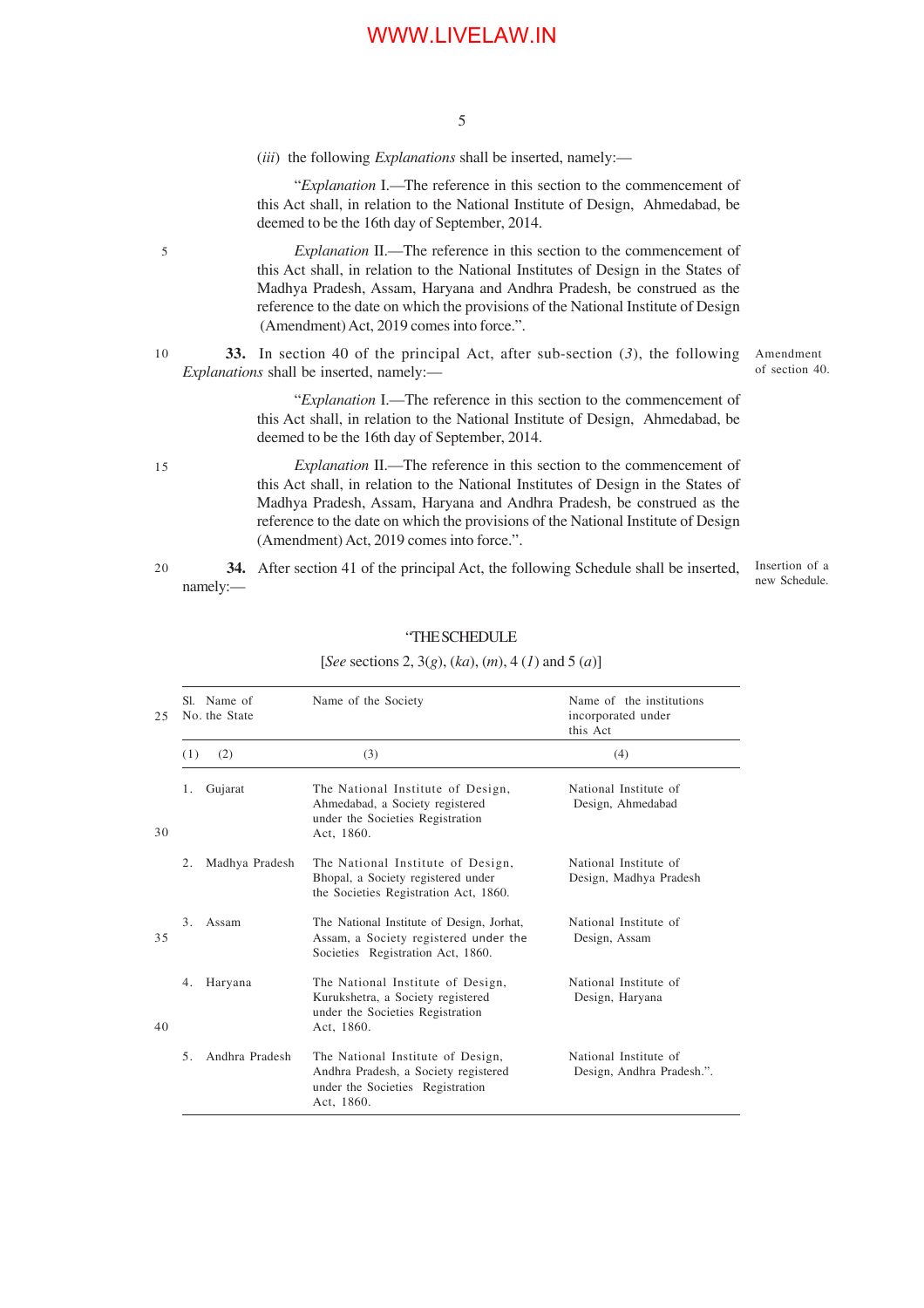#### STATEMENT OF OBJECTS AND REASONS

 The National Institute of Design Act, 2014 was enacted to declare the National Institute of Design, Ahmedabad to be an institution of national importance for the promotion of quality and excellence in education, research and training in all disciplines relating to design.

2. In pursuance of the National Design Policy and to raise the design education to global standard of excellence in all regions of India, the Government of India set up four new National Institutes of Design in the States of Andhra Pradesh, Madhya Pradesh, Assam and Haryana, as societies under the Societies Registration Act, 1860. Presently, the said Institutes do not have the authority to grant degree, diploma and other academic distinctions. Therefore, a need has been felt to give them statutory status so as to ensure the maintenance of similar standards and quality of education in all areas or disciplines relating to design, as the National Institute of Design, Ahmedabad. It is proposed to declare the aforesaid Institutes as institutions of national importance and to confer power on them to grant degree, diploma and other academic distinctions.

3. It is, accordingly, proposed to amend the National Institute of Design Act, 2014, *inter alia,* to provide for the following:—

(*a*) to amend section 2 of the said Act, so as to declare the National Institutes of Design in the States of Andhra Pradesh, Madhya Pradesh, Assam and Haryana, as institutions of national importance;

(*b*) to substitute section 4 so as to provide for incorporation of each of the aforesaid institutes;

(*c*) to make consequential amendments to various sections of the said Act;

(*d*) to amend section 27 of the said Act so as to designate the post of Principal Designer instead of the Senior Designer, as equivalent to a Professor.

4. The Bill seeks to achieve the above objectives.

NEW DELHI: PIYUSH GOYAL. *The* 24*th, July,* 2019.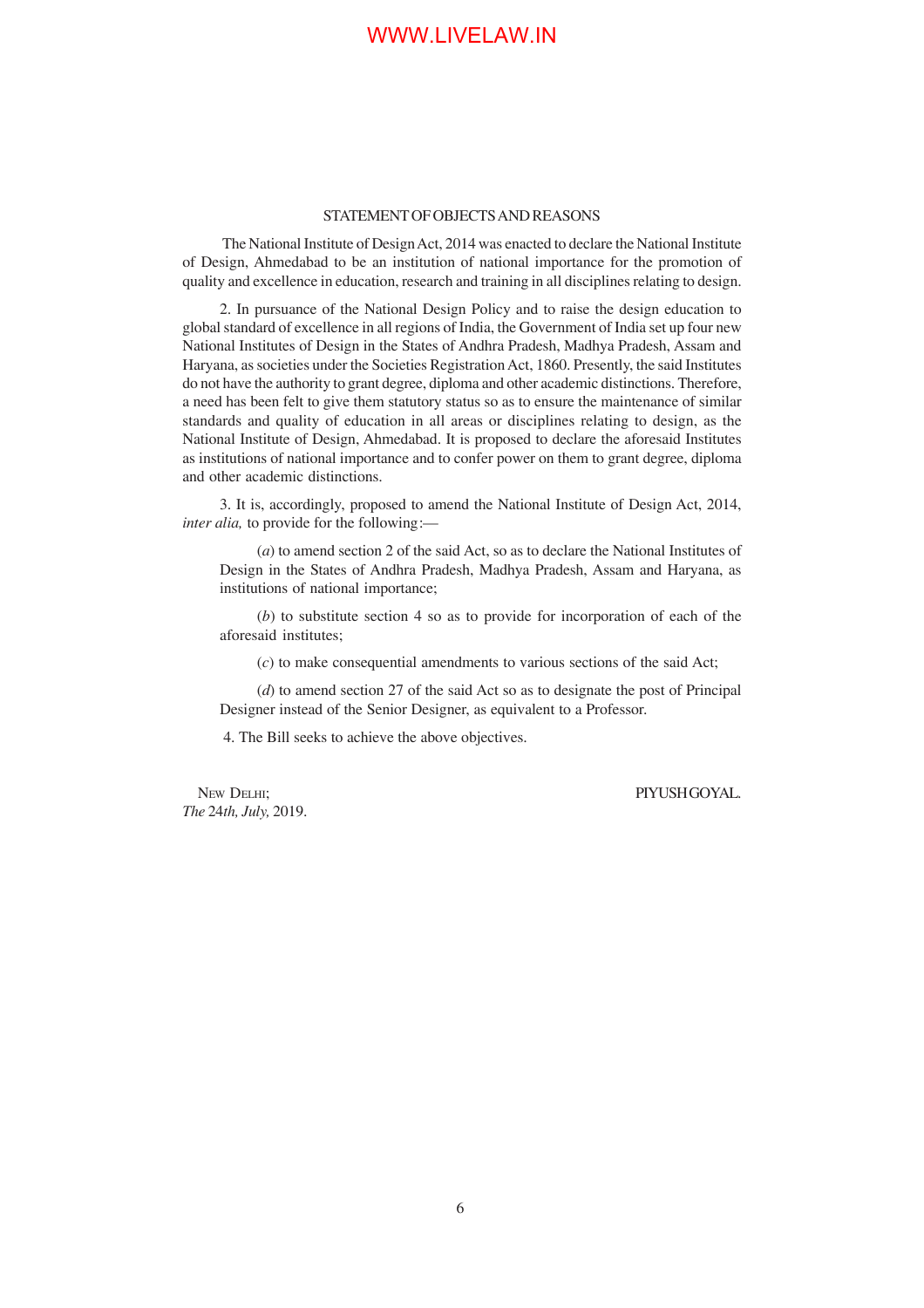#### *Notes on clauses*

*Clause* 2 .—This clause seeks to amend the long title of the Act so as to substitute the words "the institution known as the National Institute of Design, Ahmedabad, to be an institution of national importance" with the words "certain institutions of design to be institutions of national importance" in view of proposed incorporation of new Institutions such as National Institutes of Design in the States of Andhra Pradesh, Madhya Pradesh, Assam and Haryana.

*Clause* 3.—This clause seeks to amend section 1 of the Act to provide for substitution of the word *"*Institute" with the word "Institutes" which are consequential in nature.

*Clause* 4.—This clause seeks to substitute section 2 of the Act to provide for declaration of the institutions mentioned in the Schedule, as institutions of national importance.

*Clause* 5.—This clause seeks to amend section 3 of the Act to amend the definitions of Director, Fund, Governing Council, Institute, Institute campus, Registrar, Senate, Society, Statutes and Ordinances and to insert a new definition of Schedule.

*Clause* 6.—This clause seeks to substitute section 4 of the Act to provide for the incorporation of each of the Institutes mentioned in the Schedule. It further provides that each of the Institutes may establish Institute Campuses within or outside India.

*Clause* 7.—This clause seeks to amend section 5 of the Act to provide that any reference to the Society mentioned in the Schedule shall be deemed as a reference to the corresponding Institute mentioned therein. It further provides that commencement of the Act shall, in relation to National Institute of Design, Ahmedabad, be deemed to be 16th day of September, 2014 and in relation to the National Institutes of Design in the States of Andhra Pradesh, Madhya Pradesh, Assam and Haryana, be construed as the reference to the date on which the provisions of the National Institute of Design (Amendment) Act, 2019 comes into force.

*Clause* 8.—This clause seeks to amend section 6 of the Act so as to substitute the words "the Institute" with the words "each Institute".

*Clause* 9.—This clause seeks to amend section 7 of the Act so as to substitute the words "The Institute" with the words "Every Institute".

*Clause* 10.—This clause seeks to amend section 8 of the Act so as to substitute the words "teaching at the Institute" with the words "teaching at each of the Institutes".

*Clause* 11.—This clause seeks to amend section 9 of the Act so as to substitute the words "the Institute" with the words "each of the Institutes".

*Clause* 12.—This clause seeks to amend section 10 of the Act so as to substitute the words "The following shall be the authorities of the Institute" with the words "Each Institute shall have the following authorities".

*Clause* 13.—This clause seeks to amend section 11 of the Act so as to substitute the words "The Governing Council shall consist of" with the words "The Governing Council of every Institute shall consist of".

*Clause* 14.—This clause seeks to amend section 15 of the of the Act so as to substitute the words "The Senate of the Institute" with the words "The Senate of each Institute".

*Clause* 15.—This clause seeks to amend section 16 of the Act so as to substitute the words "the Senate of the Institute" with the words "the Senate of an Institute".

*Clause* 16.—This clause seeks to amend section 18 of the Act so as to substitute the words "the Institute" with the words "each of the Institutes".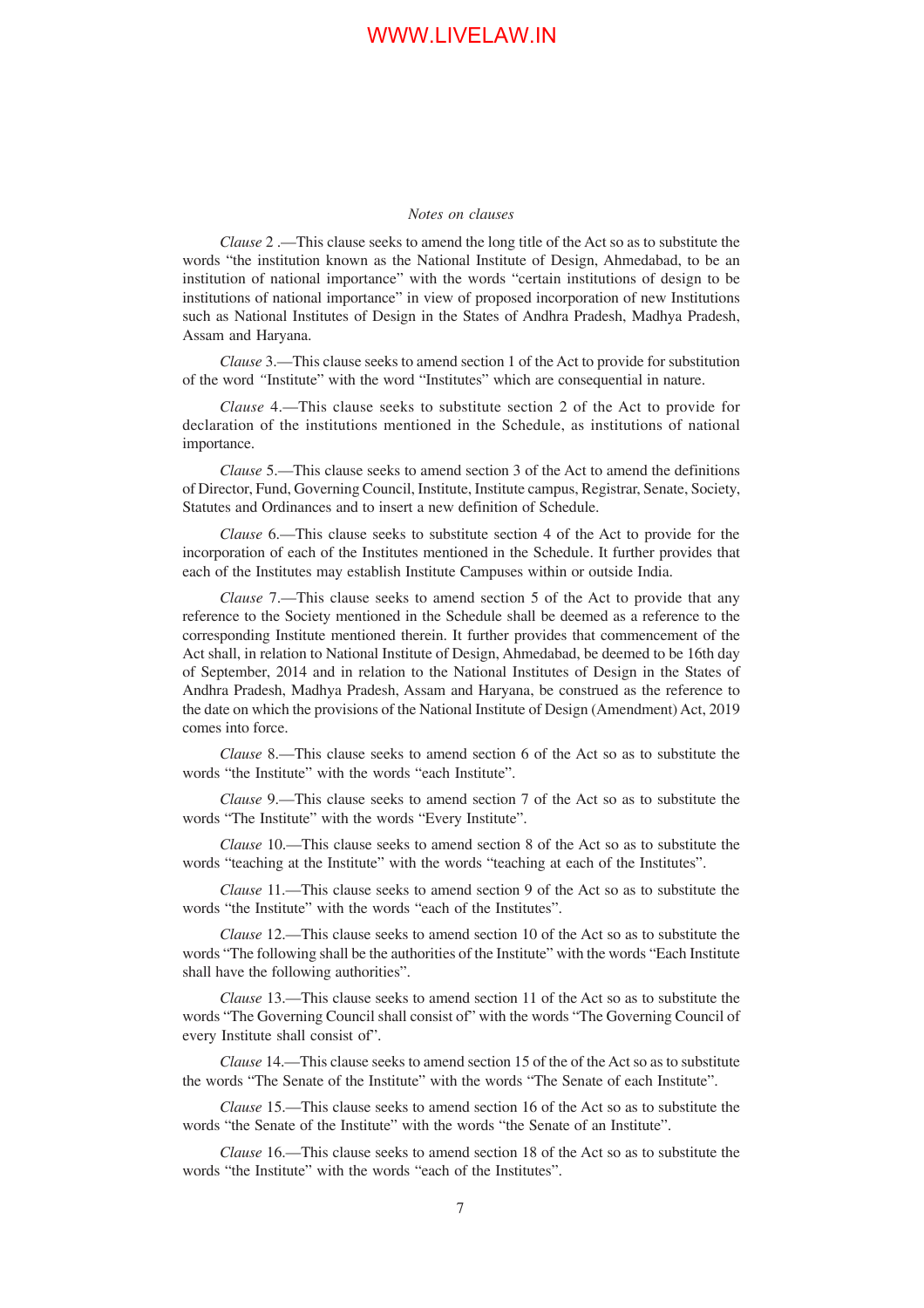*Clause* 17.—This clause seeks to amend section 20 of the Act so as to substitute the words "Registrar of the Institute" with the words "Registrar of each Institute".

*Clause* 18.—This clause seeks to amend section 22 of the Act so as to substitute the words "enabling the Institute" with the words "enabling an Institute".

*Clause* 19.—This clause seeks to amend section 23 of the Act so as to substitute the words "The Institute" with the words "Every Institute".

*Clause* 20.—This clause seeks to amend section 24 of the Act so as to substitute the words "the Institute" with the words "any Institute".

*Clause* 21.—This clause seeks to amend section 25 of the Act so as to substitute the words "The Institute" with the words "Every Institute".

*Clause* 22.—This clause seeks to amend section 26 of the Act so as to substitute the words "The Institute" with the words "Every Institute".

*Clause* 23.—This clause seeks to amend section 27 of the Act so as to substitute the words "the Institute" with the words "an Institute" and the words "Senior Designer" with the words "Principal Designer".

*Clause* 24.—This clause seeks to amend section 29 of the Act so as to substitute the words "the Institute" with the words "each Institute".

*Clause* 25.—This clause seeks to amend section 30 of the Act so as to substitute the words "Ordinances of the Institute" with the words "Ordinances of each Institute.

*Clause* 26.—This clause seeks to amend section 32 of the Act so as to substitute the words "between the Institute" with the words "between an Institute".

*Clause* 27.—This clause seeks to amend section 33 of the Act so as to substitute the words "the Institute" with the words "any Institute".

*Clause* 28.—This clause seeks to amend section 34 of the Act so as to substitute the words "the Institute receives" with the words "an Institute receives".

*Clause* 29.—This clause seeks to amend section 35 of the Act so as to substitute the words "The Institute" with the words "Every Institute".

*Clause* 30.—This clause seeks to amend section 36 of the Act so as to substitute the words "to the Institute" with the words "to any Institute".

*Clause* 31.—This clause seeks to amend section 37 of the Act so as to substitute the words "the Institute" with the words "every Institute".

*Clause* 32.—This clause seeks to amend section 39 of the Act so as to substitute the words "Governing Council of the Institute" with the words "Governing Council of an Institute" and to omit the words "located at Bengaluru or Gandhinagar, as the case may be". It further seeks to insert two *Explanations* so as to provide that for the purposes of the said section, the commencement of the Act shall, in relation to the National Institute of Design, Ahmedabad, be deemed to be the 16th day of September, 2014 and in relation to the National Institutes of Design in the States of Andhra Pradesh, Madhya Pradesh, Assam and Haryana, be construed as the reference to the date on which the provisions of the National Institute of Design (Amendment) Act, 2019 comes into force.

*Clause* 33.—This clause seeks to insert two *Explanations* in section 40 of the Act so as to provide that for the purposes of the said section, the commencement of the Act shall, in relation to the National Institute of Design, Ahmedabad, be deemed to be the 16th day of September, 2014 and in relation to the National Institute of Design in the States of Andhra Pradesh, Madhya Pradesh, Assam and Haryana, be construed as the reference to the date on which the provisions of the National Institute of Design (Amendment) Act, 2019 comes into force.

*Clause* 34.—This clause seeks to insert a Schedule after section 41 of the Act containing the names and particulars of the National Institutes of Design.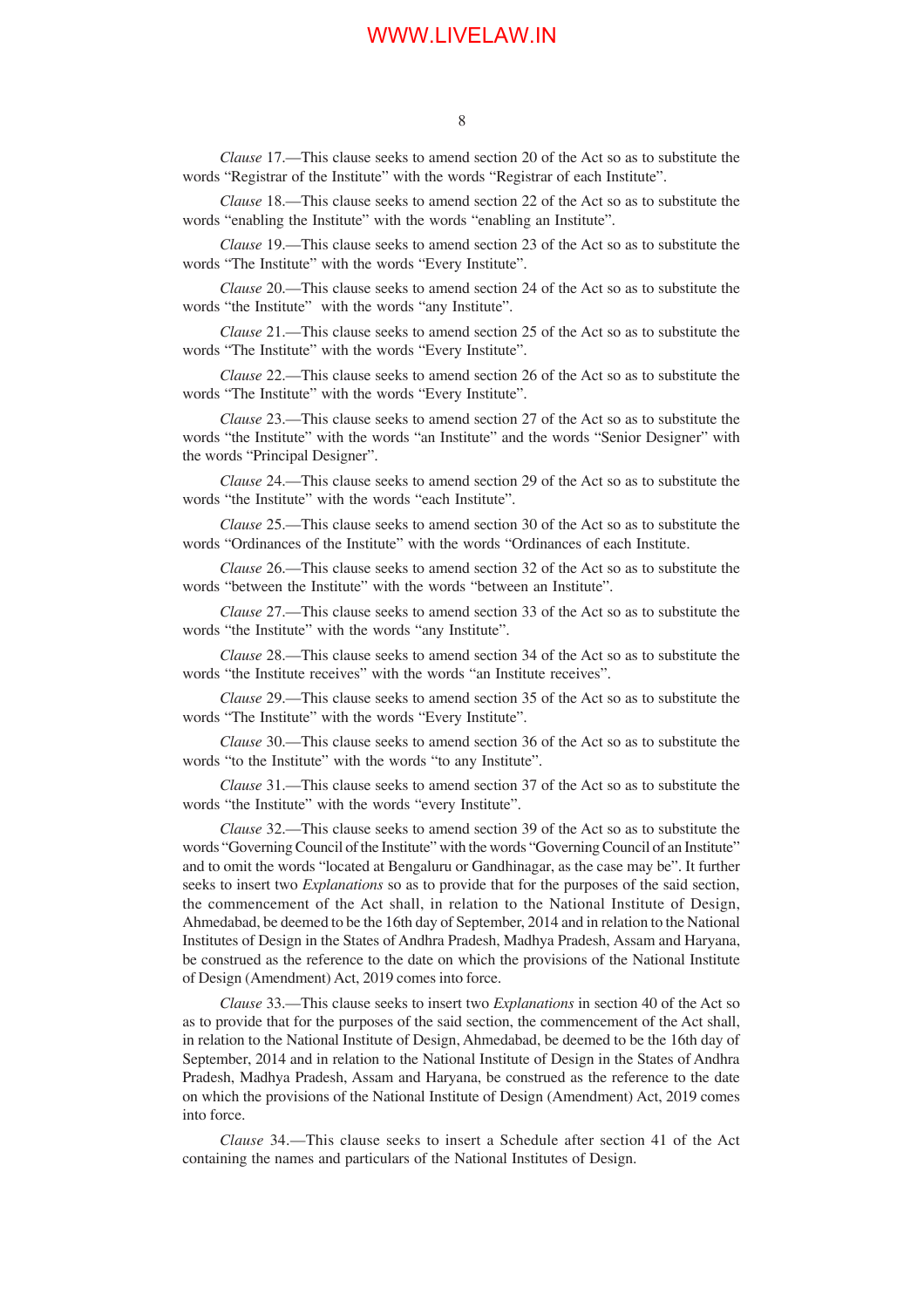#### FINANCIAL MEMORANDUM

Clause 4 of the Bill seeks to amend section 2 of the National Institute of Design Act, 2014 so as to declare the National Institutes of Design in the States of Andhra Pradesh, Madhya Pradesh, Assam and Haryana, as institutions of national importance and clause 6 seeks to substitute section 4, so as to provide for incorporation of each of the said Institutes.

2. It is estimated that there would be an expenditure of approximately 434 crore rupees for the establishment of these Institutes. Accordingly, a sum of 434 crore rupees was sanctioned during the Twelfth Plan. The non-recurring expenditure is estimated to be 336.72 crore rupees and recurring expenditure is estimated to be 97.28 crore rupees. The expenditure is met through budgetary provision of the Department for Promotion of Industry and Internal Trade. After the Institutes become fully operational and start generating revenues through fees, consultancy income, etc., dependence on Government grants for recurring expenditure will gradually reduce.

3. The Bill does not involve any other expenditure of recurring or non-recurring nature from the Consolidated Fund of India.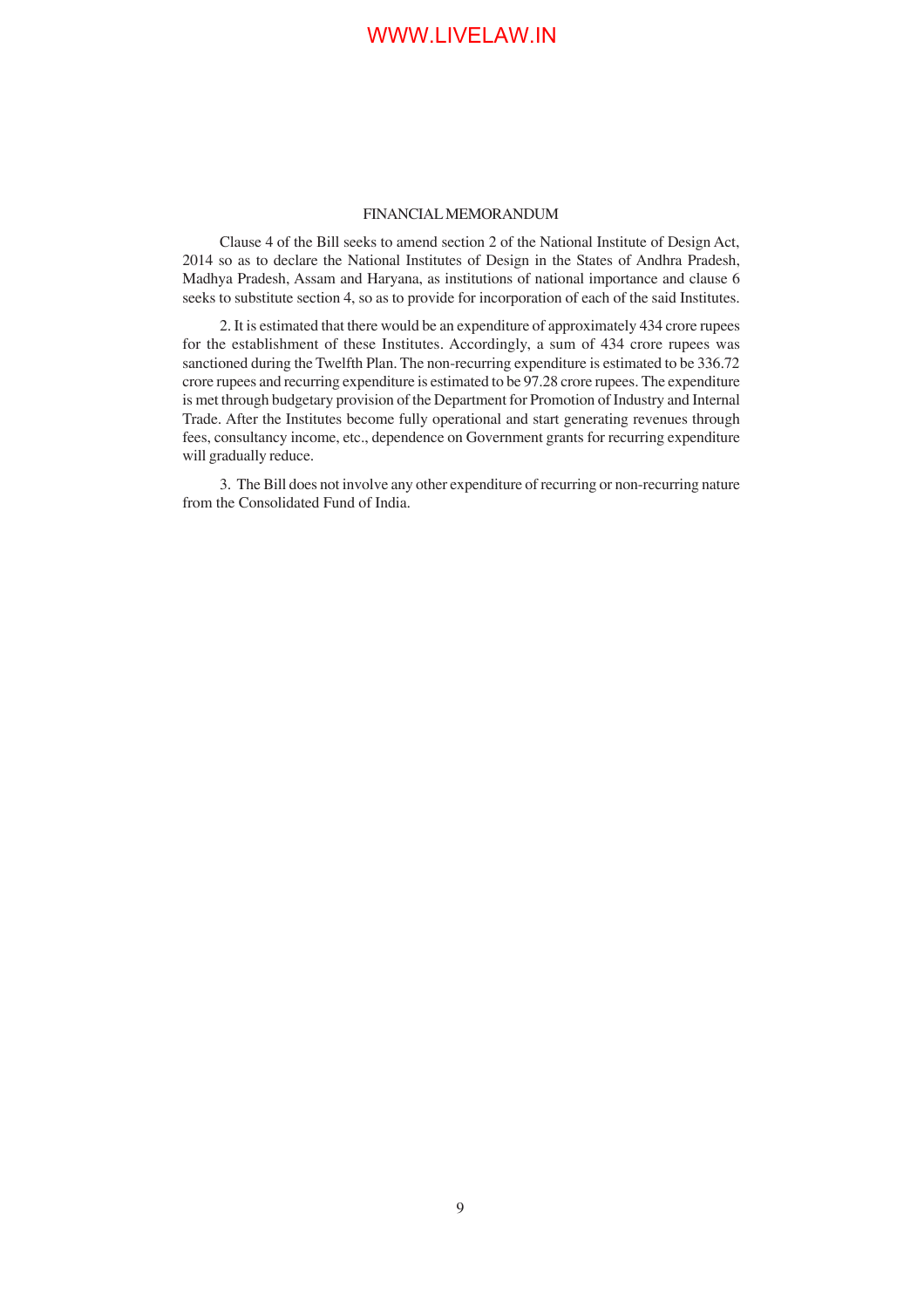### MEMORANDUM REGARDING DELEGATED LEGISLATION

Clauses 24 of the Bill seeks to amend section 29 of the National Institute of Design Act, 2014, so as to confer powers on the National Institutes of Design in the States of Andhra Pradesh, Madhya Pradesh, Assam and Haryana, to frame Statutes and clause 25 seeks to amend section 30 of the said Act, so as to confer powers on these Institutes to frame Ordinances.

2. The matters in respect of which the Statutes or Ordinances may be made are matters of procedure and administrative details, and it is not practicable to provide for them in the Bill itself. The delegation of legislative power is, therefore, of a normal character.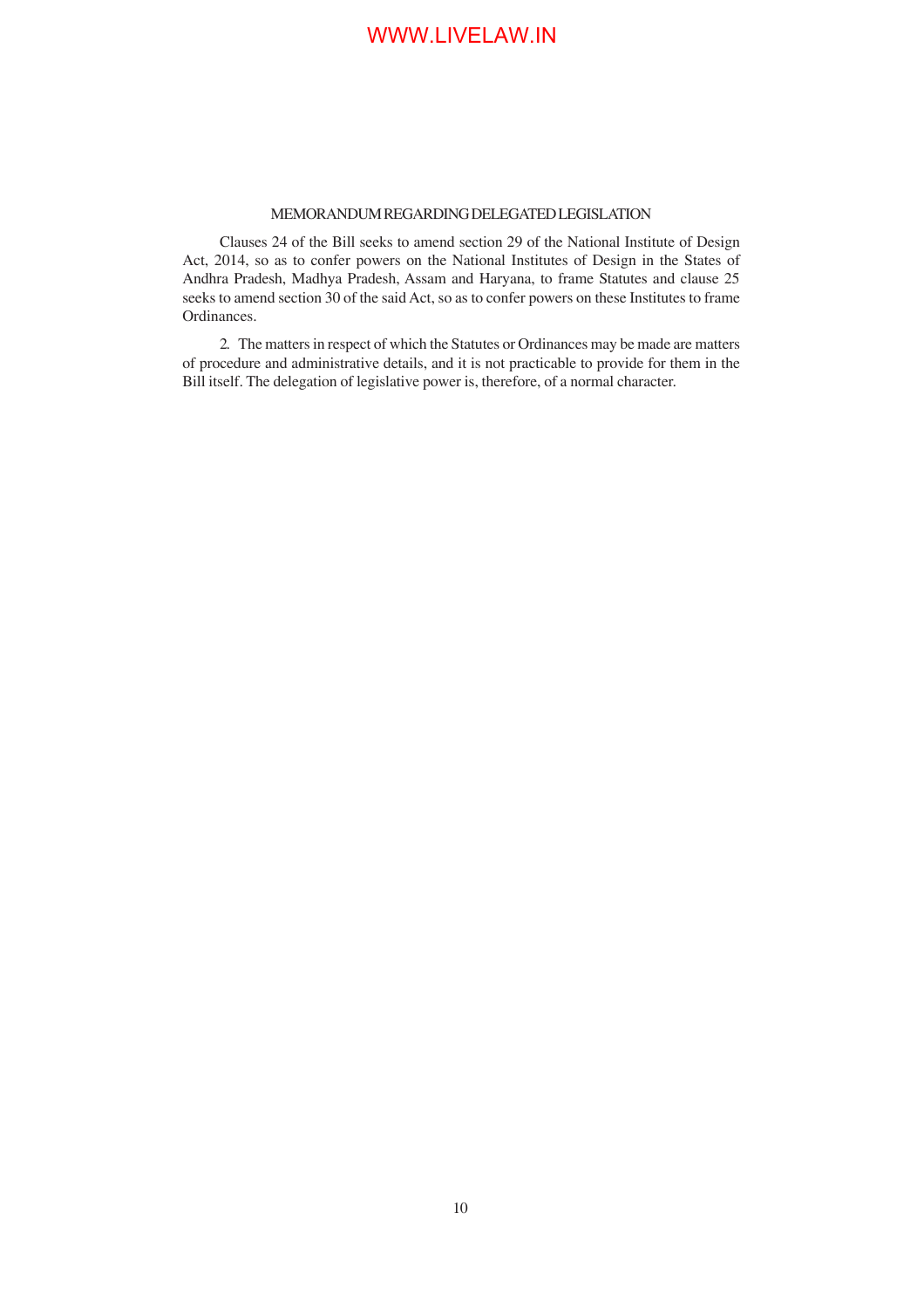#### ANNEXURE

#### EXTRACTS FROM THE NATIONAL INSTITUTE OF DESIGN ACT, 2014

#### (18 OF 2014)

An Act to declare the institution known as the National Institute of Design, Ahmedabad, to be an institution of national importance for the promotion of quality and excellence in education, research and training in all disciplines relating to Design and for matters connected therewith or incidental thereto.

### $*$  \*  $*$  \*  $*$  \*  $*$  \* CHAPTER I

#### **PRELIMINARY**

**1.** (*1*) This Act may be called the National Institute of Design Act, 2014. Short title and commencement.

**2.** Whereas the objects of the institution known as the National Institute of Design, Ahmedabad, are such as to make it the institution of national importance, it is hereby declared that the National Institute of Design, Ahmedabad is an institution of national importance.

 $*$  \*  $*$  \*  $*$  \*  $*$  \*

 $*$  \*  $*$  \*  $*$  \*  $*$  \*

Declaration of National Institute of Design, Ahmedabad, as an institution of national importance.

Definitions.

**3.** In this Act, unless the context otherwise requires,—

(*d*) "Director'' means Director of the Institute, as appointed under section 18;

(*e*) "Fund" means the Fund of the Institute maintained under section 23;

(*f*) "Governing Council" means the Governing Council of the Institute, as constituted under section 11;

(*g*) "Institute" means the National Institute of Design, Ahmedabad, incorporated under section 4;

(*h*) "Institute campus" means the campus of the Institute located at Bengaluru in the State of Karnataka and Gandhinagar in the State of Gujarat, or such other campus as may be established by the Institute at any place within India or outside India;

 $*$  \*  $*$  \*  $*$  \*  $*$ 

(*k*) "Registrar" means Registrar of the Institute;

(*l*) "Senate" means the Senate of the Institute;

(*m*) "Society" means the National Institute of Design, Ahmedabad, registered as a society under the Societies Registration Act, 1860;

(*n*) "Statutes" and "Ordinances" mean the Statutes and the Ordinances of the Institute made under this Act.

#### CHAPTER II

#### THE INSTITUTE

**4.** (*1*) The National Institute of Design, Ahmedabad, shall be a body corporate by the Incorporation name aforesaid, having perpetual succession and a common seal with power to acquire, hold and dispose of property and to contract, and shall, by that name, sue or be sued.

of Institute.

21 of 1860.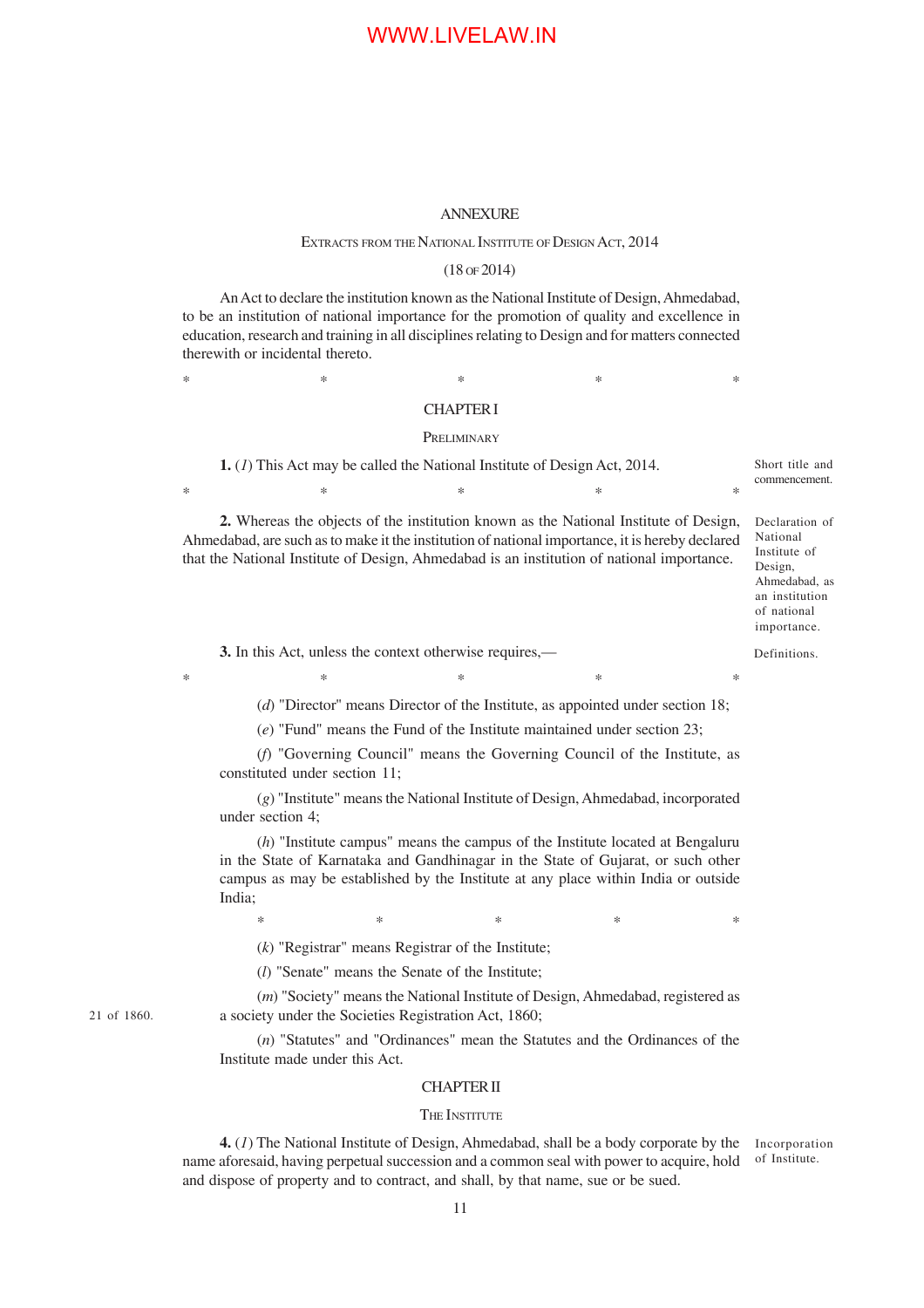(*2*) The body corporate constituting the Institute shall consist of a Chairperson, a Director and other members of the Governing Council for the time being of the Institute.

(*3*) The headquarters of the Institute shall be in the district of Ahmedabad in the State of Gujarat.

(*4*) The Institute may establish an Institute campus at such other place within India or outside India, as it may deem fit:

Provided that each campus of the National Institute of Design, Ahmedabad, established before the commencement of this Act, at Bengaluru in the State of Karnataka and Gandhinagar in the State of Gujarat, shall be deemed to be the Institute campus.

Effect of the incorporation of the Institute.

**5.** On and from the date of commencement of this Act,—

(*a*) any reference to the Society in any law (other than this Act) or in any contract or other instrument shall be deemed as a reference to the Institute incorporated under this Act;

 $*$  \*  $*$  \*  $*$  \*  $*$ 

(*e*) every person employed by the Society, immediately before such commencement, shall hold his office or service in the Institute including the Institute campuses, located at Bengaluru in the State of Karnataka and at Gandhinagar in the State of Gujarat, by the same tenure, at the same remuneration and upon the same terms and conditions and with the same rights and privileges as to pension, leave, gratuity, provident fund and other matters as he would have held the same, if this Act had not been enacted, and shall continue to be so, unless and until his employment is terminated or until such tenure, remuneration, terms and conditions are duly altered by the Statutes:

Provided that if the alteration so made is not acceptable to such employee, his employment may be terminated by the Institute in accordance with the terms of the contract with the employee or, if no provision is made therein in this behalf, on payment to him by the Institute of compensation equivalent to three months' remuneration in the case of permanent employee and one month's remuneration in the case of other employee.

**6.** (*1*) Subject to the provisions of this Act, the Institute shall exercise the following powers and perform the following duties, namely:—

(*a*) to provide for instructions, research and training in the areas or disciplines relating to design and to nurture and promote quality and excellence thereof in such areas or disciplines;

(*b*) to develop courses leading to graduate and post-graduate degrees, doctoral and post-doctoral distinctions and research in all areas or disciplines relating to design;

(*c*) to hold examinations and grant degrees, and diplomas and other academic distinctions or titles in the areas or disciplines relating to design;

(*d*) to confer honorary degrees, awards or other distinctions in the areas or disciplines relating to design;

(*e*) to institute and award fellowships, scholarships, exhibitions, prizes and medals;

(*f*) to fix, demand and receive fees and other charges;

(*g*) to establish, maintain and manage halls and hostels for the residence of the students;

(*h*) to supervise and control the residence and regulate the discipline of students of the Institute and to make arrangements for promoting their health, general welfare and cultural and corporate life;

Powers of Institute.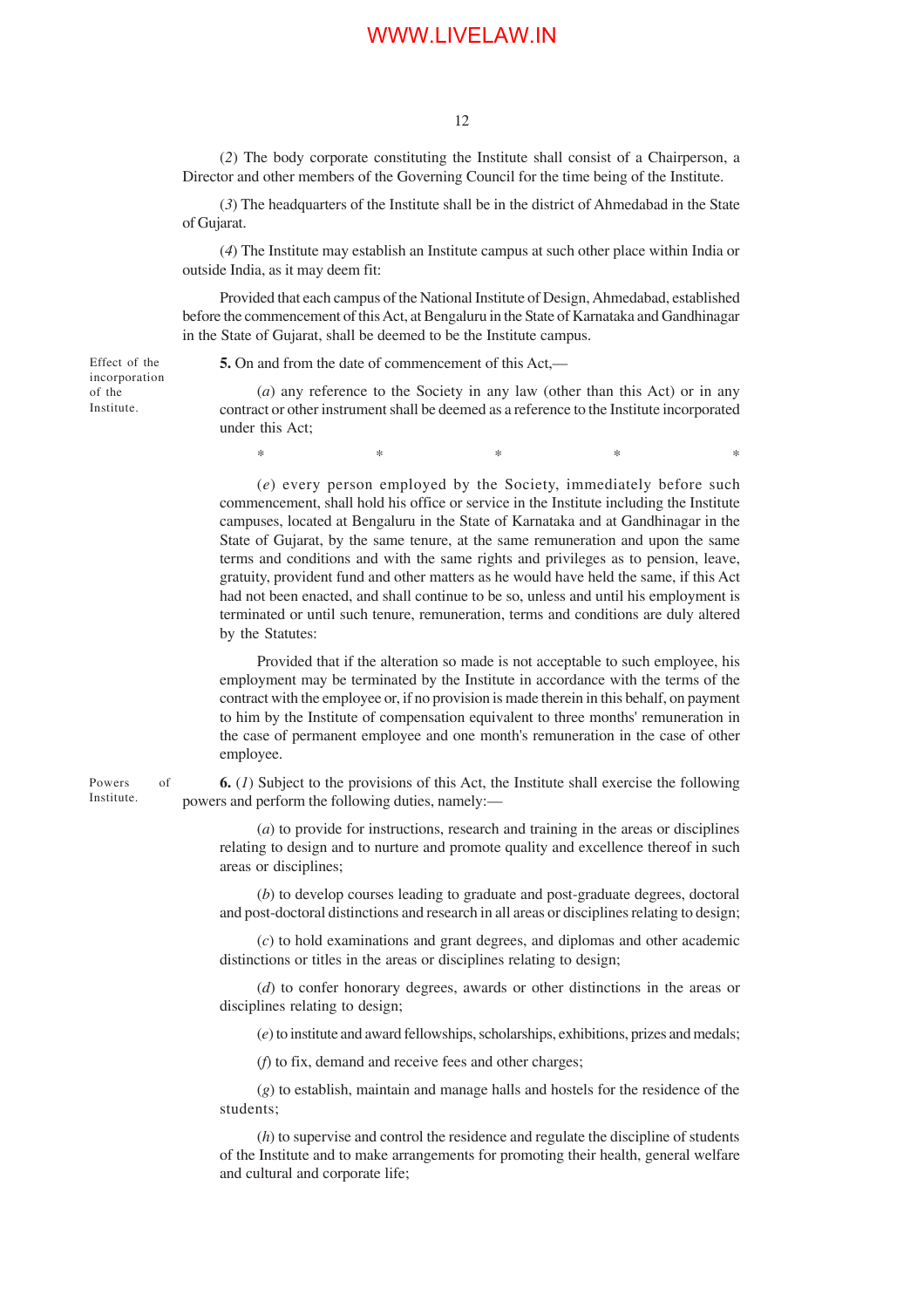(*i*) to institute academic and other posts and to make appointments thereto (except in the case of the Director);

(*j*) to frame Statutes and Ordinances and to alter, modify or rescind the same;

(*k*) to co-operate with educational or other institutions in any part of the world having objects wholly or partly similar to those of the Institute by exchange of faculty members and scholars and generally in such manner as may be conducive to their common objective;

(*l*) to act as a nucleus for interaction between academia and industry by encouraging exchange of designers and other technical staff between the Institute and the industry and by undertaking sponsored and funded research as well as consultancy projects by the Institute;

(*m*) to establish, equip and maintain workshops or laboratories or studios with modern machinery and equipments in order to undertake scientific and technological research for creating good designs for the production of goods and services and to provide funds for such works and for payment to any person or persons engaged in service, training and research work whether in such workshop or laboratory or studio;

(*n*) to acquire any patent or licence relating to such invention, improvement or design or standardisation marks whether for general or specific purposes;

(*o*) to undertake consultancy in the areas or disciplines relating to design;

(*p*) to deal with any property belonging to, or vested in, the Institute, in such manner as the Institute may deem fit for advancing the objects of the Institute;

(*q*) to receive gifts, grants, donations or benefactions from the Government and to receive bequests, donations and transfers of movable or immovable properties from testators, donors or transferors, as the case may be;

(*r*) to encourage and improve education of persons who are engaged or are likely to be engaged in the service, training or research activities by grant of loans, scholarships or other monetary assistance or otherwise;

(*s*) to prepare, print, publish, issue, acquire and circulate books, papers, periodicals, exhibits, films, slides, gadgets, circulars and other literary undertakings, dealing with or having a bearing upon the subject of industrial design and allied fields;

(*t*) to establish, form and maintain museums, libraries and collections of literature and films, slides, photographs, prototypes and other information relating to design and allied subjects;

(*u*) to nominate designers, engineers (mechanical or electrical or civil), architects, craftsmen, technicians or investigators to study in India or outside India in regard to the service, training and research in such fields as the Institute may think fit;

(*v*) to retain or employ skilled professional, technical advisers, consultants, workers or craftsmen in connection with the objects of the Institute;

(*w*) to encourage artisans, technicians and others with inventive skill to work out details and specifications of processes, appliances and gadgets by giving awards, financial or technical assistance;

(*x*) to construct buildings and alter, extend, improve, repair, enlarge or modify and to provide and equip the same with light, water, drainage, furniture, fittings and all other accessories;

(*y*) to borrow and raise moneys, with or without security or on the security of a mortgage, charge, or hypothecation or pledge of any of the movable or immovable properties belonging to the Institute or in any other manner;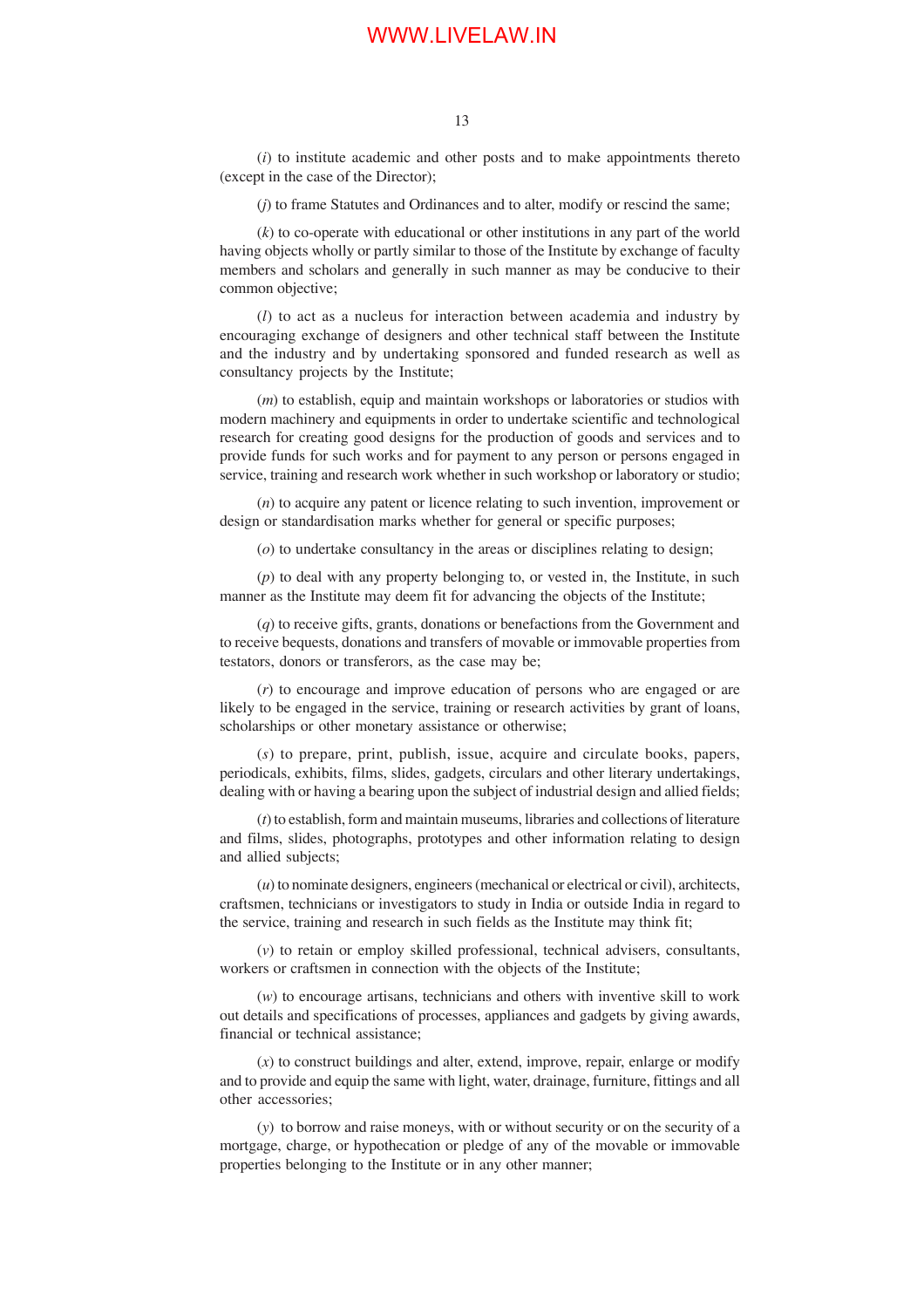14

(*z*) to do all such things as may be necessary, incidental or conducive to the attainment of all or any of the objects of the Institute.

|                                                              | *                                                                                                                                                 | *                                                                                                                                                                                                                                                                                            | * | * | * |  |  |  |
|--------------------------------------------------------------|---------------------------------------------------------------------------------------------------------------------------------------------------|----------------------------------------------------------------------------------------------------------------------------------------------------------------------------------------------------------------------------------------------------------------------------------------------|---|---|---|--|--|--|
| Institute be<br>open to all<br>races, creeds<br>and classes. | whatsoever.                                                                                                                                       | 7. $(I)$ The Institute shall be open to persons of either sex and of whatever race, creed,<br>caste or class, and no test or condition shall be imposed as to religious belief or profession<br>in admitting or appointing members, students, teachers or workers or in any other connection |   |   |   |  |  |  |
|                                                              | ∗                                                                                                                                                 | *                                                                                                                                                                                                                                                                                            | * | * | * |  |  |  |
| Teaching<br>at<br>Institute.                                 | behalf.                                                                                                                                           | 8. All teaching at the Institute and the Institute campuses shall be conducted by or in<br>the name of the Institute in accordance with the Statutes and the Ordinances made in this                                                                                                         |   |   |   |  |  |  |
| Visitor.                                                     |                                                                                                                                                   | <b>9.</b> $(I)$ The President of India shall be the Visitor of the Institute.                                                                                                                                                                                                                |   |   |   |  |  |  |
|                                                              | *                                                                                                                                                 | *                                                                                                                                                                                                                                                                                            | ∗ | * | * |  |  |  |
| Authorities of<br>Institute.                                 |                                                                                                                                                   | 10. The following shall be the authorities of the Institute, namely:—                                                                                                                                                                                                                        |   |   |   |  |  |  |
|                                                              |                                                                                                                                                   | (a) the Governing Council,                                                                                                                                                                                                                                                                   |   |   |   |  |  |  |
|                                                              |                                                                                                                                                   | $(b)$ a Senate, and                                                                                                                                                                                                                                                                          |   |   |   |  |  |  |
|                                                              | $(c)$ such other authorities as may be declared by the Statutes to be the authorities<br>of the Institute.                                        |                                                                                                                                                                                                                                                                                              |   |   |   |  |  |  |
| Governing<br>Council.                                        | 11. The Governing Council shall consist of the following members, namely:—                                                                        |                                                                                                                                                                                                                                                                                              |   |   |   |  |  |  |
|                                                              |                                                                                                                                                   | $(a)$ a Chairperson, who shall be an eminent academician, scientist or technologist<br>or professional or industrialist, to be nominated by the Visitor;                                                                                                                                     |   |   |   |  |  |  |
|                                                              |                                                                                                                                                   | (b) the Director, $ex$ officio;                                                                                                                                                                                                                                                              |   |   |   |  |  |  |
|                                                              |                                                                                                                                                   | $(c)$ the Financial Adviser in the Ministry or Department of the Government of<br>India dealing with the National Institute of Design, ex officio;                                                                                                                                           |   |   |   |  |  |  |
|                                                              | $(d)$ the Joint Secretary, in the Ministry or Department in the Government of India<br>dealing with the National Institute of Design, ex officio; |                                                                                                                                                                                                                                                                                              |   |   |   |  |  |  |
|                                                              |                                                                                                                                                   | (e) one representative of the Ministry or Department of the Government of India<br>not below the rank of Joint Secretary dealing with Higher Education, to be nominated<br>by the Secretary of that Ministry or Department, ex officio;                                                      |   |   |   |  |  |  |
|                                                              |                                                                                                                                                   | (f) one representative of the Ministry or Department of the Government of India<br>not below the rank of Joint Secretary dealing with Information Technology to be<br>nominated by the Secretary of that Ministry or Department, ex officio;                                                 |   |   |   |  |  |  |
|                                                              |                                                                                                                                                   | $(g)$ one representative from the State in which the Institute campus is located, to<br>be nominated by that State Government;                                                                                                                                                               |   |   |   |  |  |  |
|                                                              |                                                                                                                                                   | $(h)$ five professionals, one each from the fields of architecture, engineering, fine<br>arts, mass media and technology, to be nominated by the Central Government;                                                                                                                         |   |   |   |  |  |  |
|                                                              |                                                                                                                                                   | $(i)$ an outstanding Designer, to be nominated by the Visitor in consultation with<br>the Central Government;                                                                                                                                                                                |   |   |   |  |  |  |
|                                                              |                                                                                                                                                   | $(j)$ a management expert, to be nominated by the Chairperson;                                                                                                                                                                                                                               |   |   |   |  |  |  |
|                                                              |                                                                                                                                                   | $(k)$ a representative of the Micro, Small and Medium Enterprises, to be nominated<br>by the Central Government;                                                                                                                                                                             |   |   |   |  |  |  |
|                                                              |                                                                                                                                                   | ( <i>l</i> ) three persons to be nominated by the Senate from amongst persons<br>recommended by companies, firms or individuals who have provided financial<br>assistance or contribution to the Institute:                                                                                  |   |   |   |  |  |  |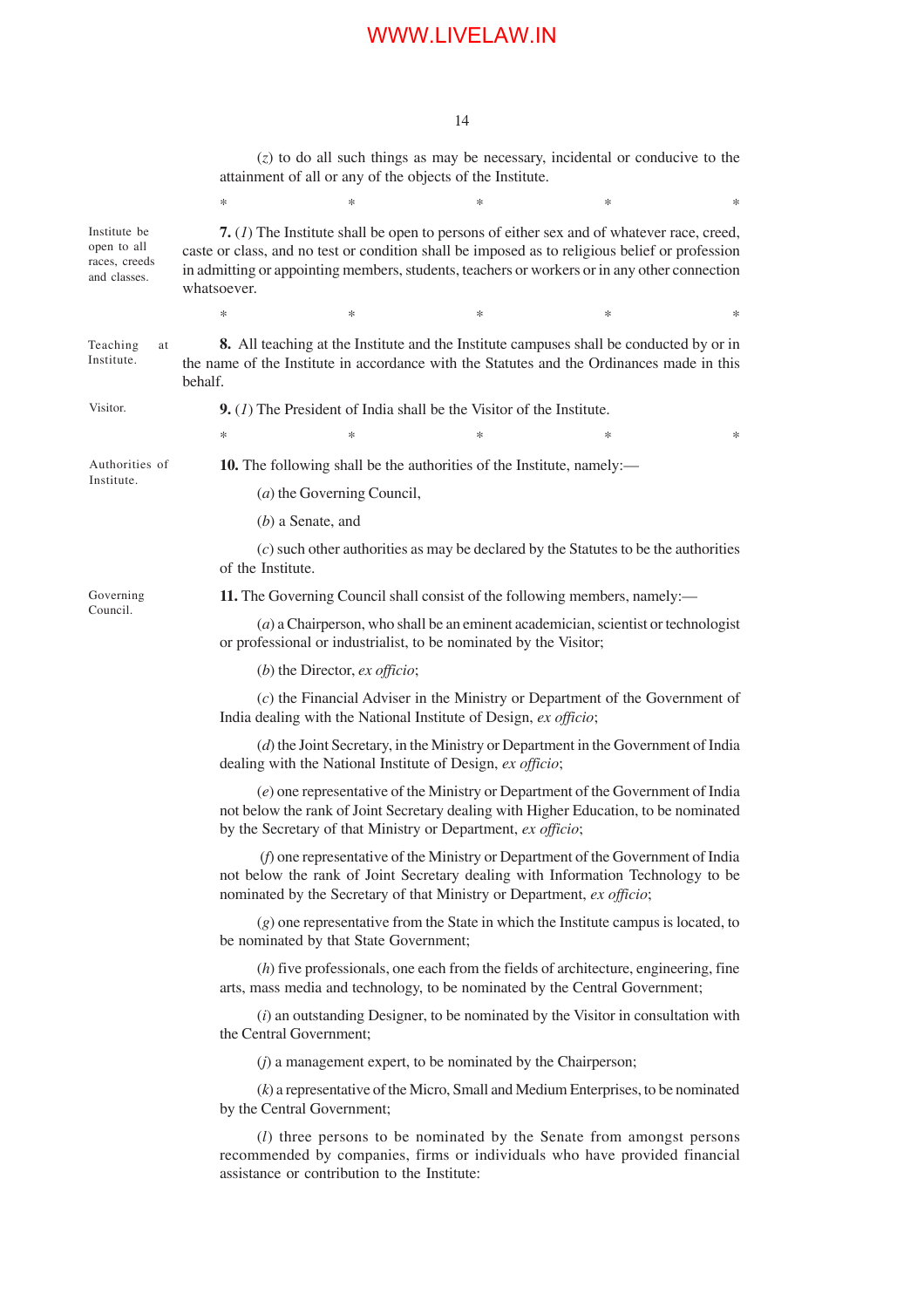15

Provided that the threshold of financial assistance or contribution and other requirements to qualify for such nomination shall be such as may be provided for in the Statutes; and

(*m*) Dean of each Institute campus, *ex officio*.

 $*$  \*  $*$  \*  $*$  \*  $*$  \* **15.** The Senate of the Institute shall consist of the following persons, namely:—

Senate.

(*a*) the Director, *ex officio*, who shall be the Chairman of the Senate;

(*b*) Dean of each Institute campus, *ex officio*;

(*c*) Senior Professors of the Institute and of the Institute campuses;

(*d*) three persons, not being employees of the Institute, to be nominated by the Chairperson in consultation with the Director, from amongst educationists of repute, one each from the fields of science, engineering and humanities and at least one of them shall be a woman;

(*e*) one alumnus of the Institute to be nominated by the Chairperson in consultation with the Director; and

(*f*) such other members of the staff as may be laid down in the Statutes.

**16.** Subject to the provisions of this Act, the Statutes and the Ordinances, the Senate of the Institute shall have the control and general regulation, and be responsible for the maintenance of standards of instruction, education and examination in the Institute and shall exercise such other powers and perform such other duties as may be conferred or imposed upon it by the Statutes. Functions of Senate.

 $*$  \*  $*$  \*  $*$  \*  $*$  \*

**18.** (*1*) The Director of the Institute shall be appointed by the Central Government for a tenure of five years in such manner and on such terms and conditions of service as may be prescribed. Director.

 $*$  \*  $*$  \*  $*$  \*  $*$  \*

**20.** (*1*) The Registrar of the Institute shall be appointed on such terms and conditions as may be laid down by the Statutes and shall be the custodian of records, the common seal, the funds of the Institute and such other property of the Institute as the Governing Council shall commit to his charge. Registrar.

 $*$  \*  $*$  \*  $*$  \*  $*$  \*

**22.** For the purpose of enabling the Institute to discharge its functions efficiently under this Act, the Central Government may, after due appropriation made by Parliament by law in this behalf, pay to the Institute in each financial year such sums of money and in such manner as it may think fit. Grants by Central Government.

**23.** (*1*) The Institute shall maintain a Fund to which shall be credited— Fund of Institute.

(*a*) all moneys provided by the Central Government;

(*b*) all fees and other charges received by the Institute;

(*c*) all moneys received by the Institute by way of grants, gifts, donations, benefactions, bequests or transfers; and

(*d*) all moneys received by the Institute in any other manner or from any other source.

 $*$  \*  $*$  \*  $*$  \*  $*$  \*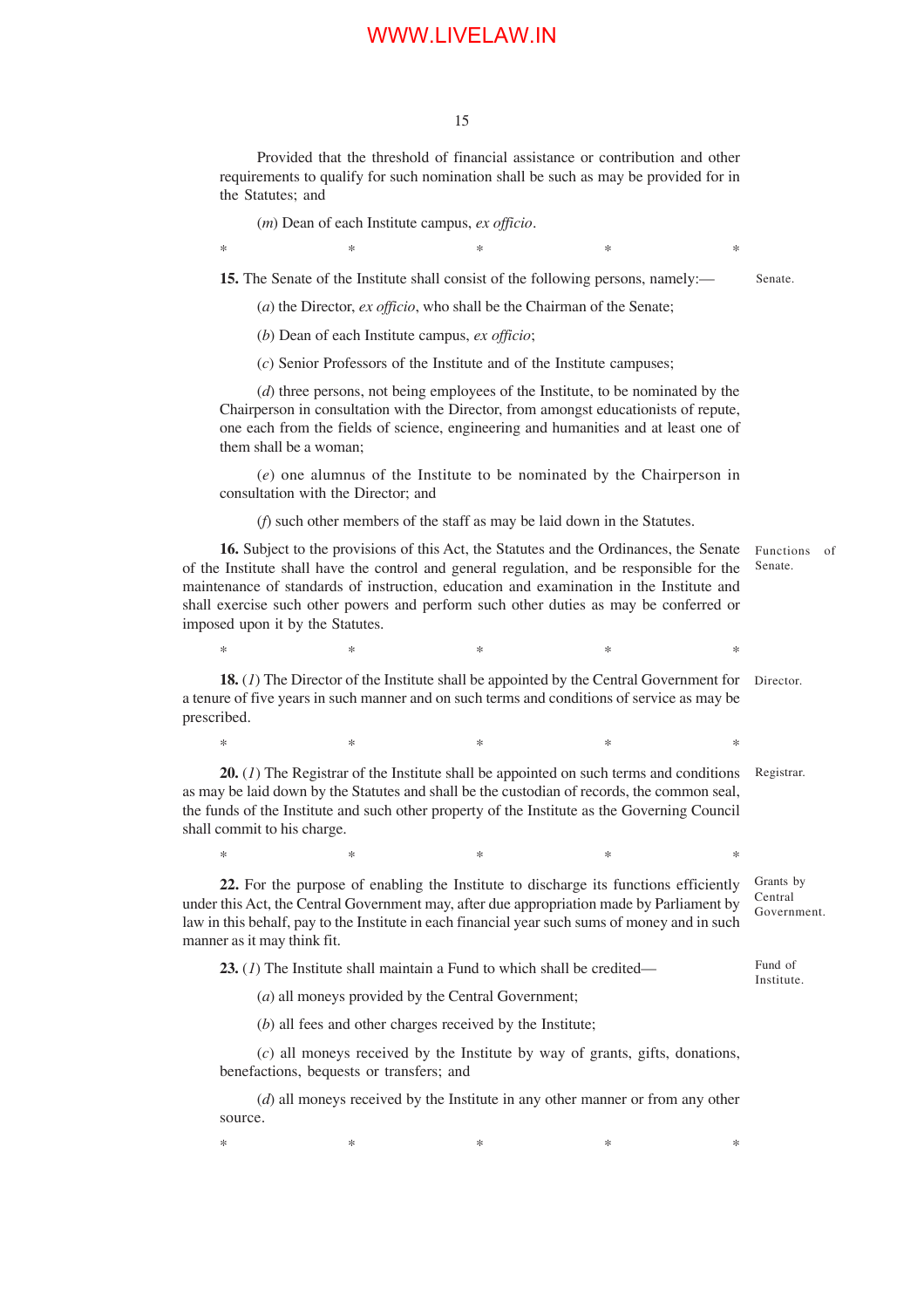**24.** Notwithstanding anything contained in section 23, the Central Government may direct the Institute to— (*a*) set up an Endowment Fund and any other Fund for specified purpose; and (*b*) transfer money from its Fund to Endowment Fund or any other Fund. **25.** (*1*) The Institute shall maintain proper accounts and other relevant records and prepare an annual statement of accounts, including the balance sheet, in such form as may be prescribed, in accordance with such general directions as may be issued by the Central Government in consultation with the Comptroller and Auditor-General of India.  $*$  \*  $*$  \*  $*$  \*  $*$  \* **26.** (*1*) The Institute shall constitute, for the benefit of its employees, including the Director, such pension, insurance and provident funds as it may deem fit, in such manner and subject to such conditions as may be laid down in the Statutes.  $*$  \*  $*$  \*  $*$  \*  $*$  \* **27.** All appointments of the staff of the Institute, except that of the Director, shall be made in accordance with the procedure laid down in the Statutes by— (*a*) the Governing Council, if the appointment is made on the academic staff in the post of Senior Designer or Professor or above or if the appointment is made on the non-academic staff in any cadre, the maximum of the pay-scale for which is the same or higher than that of Senior Designer or Professor; and  $*$  \*  $*$  \*  $*$  \*  $*$  \* **29.** (*1*) The first Statutes of the Institute shall be framed by the Governing Council with the previous approval of the Visitor and a copy of the same shall be laid as soon as may be before each House of Parliament.  $*$  \*  $*$  \*  $*$  \*  $*$  \* **30.** Subject to the provisions of this Act and the Statutes, the Ordinances of the Institute may provide for all or any of the following matters, namely:— (*a*) admission of the students to the Institute including Institute campus; (*b*) reservation in admission to various courses or programmes of the Institute for the Scheduled Castes, the Scheduled Tribes and Other Backward Classes; (*c*) courses of study to be laid down for all degrees, diplomas and certificates of the Institute; (*d*) conditions under which students shall be admitted to the degree, diploma and certificate courses and to the examinations of the Institute and award of degrees, diplomas and certificates; (*e*) conditions for award of fellowships, scholarships, exhibitions, medals and prizes; (*f*) conditions and mode of appointment and duties of examining body, examiners and moderators; (*g*) conduct of examinations; (*h*) maintenance of discipline among the students of the Institute; and (*i*) any other matter which by this Act or the Statutes is to be or may be provided for by the Ordinances.  $*$  \*  $*$  \*  $*$  \*  $*$  \* Setting up of Endowment Fund. Accounts and audit. Pension and provident fund. Appointment of staff. Statutes how to be made. Ordinances.

16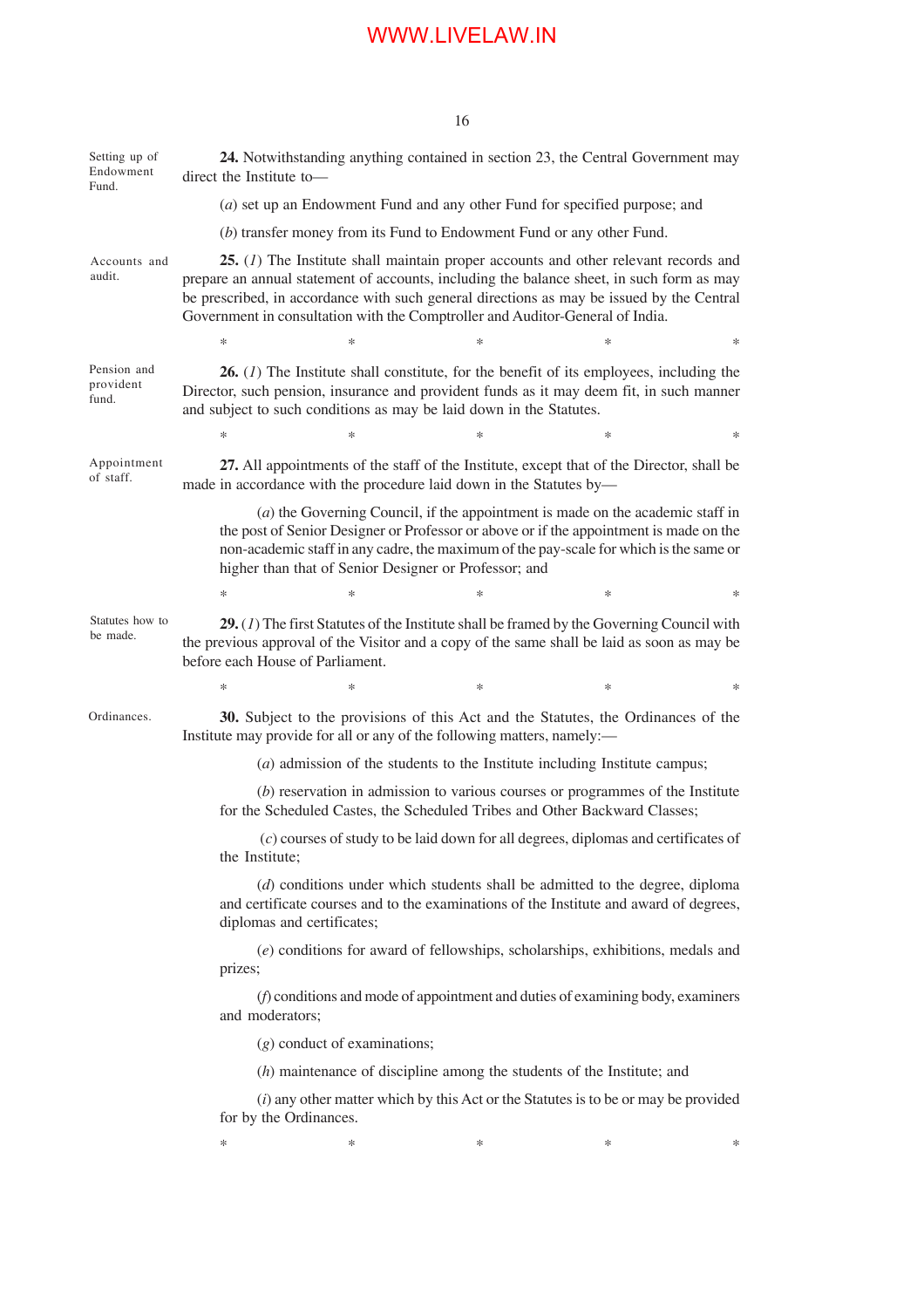17

**32.** (*1*) Any dispute arising out of a contract between the Institute and any of its employees shall, at the request of the employee concerned or at the instance of the Institute, be referred to an Arbitral Tribunal consisting of one member appointed by the Institute, one member nominated by the employee and an umpire appointed by the Visitor.

 $*$  \*  $*$  \*  $*$  \*  $*$  \*

Arbitral Tribunal.

Acts and proceedings not to be invalidated by vacancies, etc.

#### CHAPTER III

#### **MISCELLANEOUS**

**33.** No act of the Institute or Governing Council or Senate or any other authority, set up under this Act or the Statutes, shall be invalid merely by reason of—

(*a*) any vacancy in, or defect in the constitution thereof; or

(*b*) any defect in the election, nomination or appointment of a person acting as a member thereof; or

(*c*) any irregularity in its procedure not affecting the merits of the case.

**34.** Notwithstanding anything contained in this Act, whenever the Institute receives funds from any Government, the University Grants Commission or any other agency including industry sponsoring a research scheme or a consultancy assignment or a teaching programme or a Chaired Professorship or a scholarship, etc., to be executed or endowed at the Institute,—

(*a*) the amount received shall be kept by the Institute separately from the Fund of the Institute and utilised only for that purpose; and

(*b*) the staff required to execute the same shall be recruited in accordance with the terms and conditions stipulated by the sponsoring organisations:

Provided that any money remaining unutilised shall be transferred to the Endowment Fund set up under section 24 of this Act.

**35.** The Institute shall have the power to grant degrees, diplomas, certificates and other academic distinctions under this Act, which shall be equivalent to such corresponding degrees, diplomas, certificates and other academic distinctions granted by any University or Institute established or incorporated under any other law for the time being in force.

**36.** The Central Government may give such directions as it may deem necessary to the Institute for effective administration of this Act and the Institute shall comply with such directions.

22 of 2005.

**37.** The provisions of the Right to Information Act, 2005 shall apply to the Institute, as if it were a public authority as defined in clause (*h*) of section 2 of the Right to Information Act, 2005.

 $*$  \*  $*$  \*  $*$  \*  $*$  \*

**39.** Notwithstanding anything contained in this Act—

(*a*) the Governing Council of the Institute functioning as such, immediately before the commencement of this Act, shall continue to so function until a new Governing Council is constituted for the Institute under this Act, but on the constitution of a new Governing Council under this Act, the members of the Governing Council holding office before such constitution shall cease to hold office;

 $*$  \*  $*$  \*  $*$  \*  $*$ 

(*c*) until the first Statutes and Ordinances are made under this Act, the rules and regulations, instructions, guidelines and bye-laws of the Society, in force immediately before the commencement of this Act, shall continue to apply to the Institute and Institute campuses located at Bengaluru or Gandhinagar, as the case may be, in so far as they are not inconsistent with the provisions of this Act.

Sponsored schemes.

Power of Institute to grant degrees, etc.

Powers of Central Government to issue directions.

Institute to be public authority under Right to Information Act, 2005.

Transitional provisions.